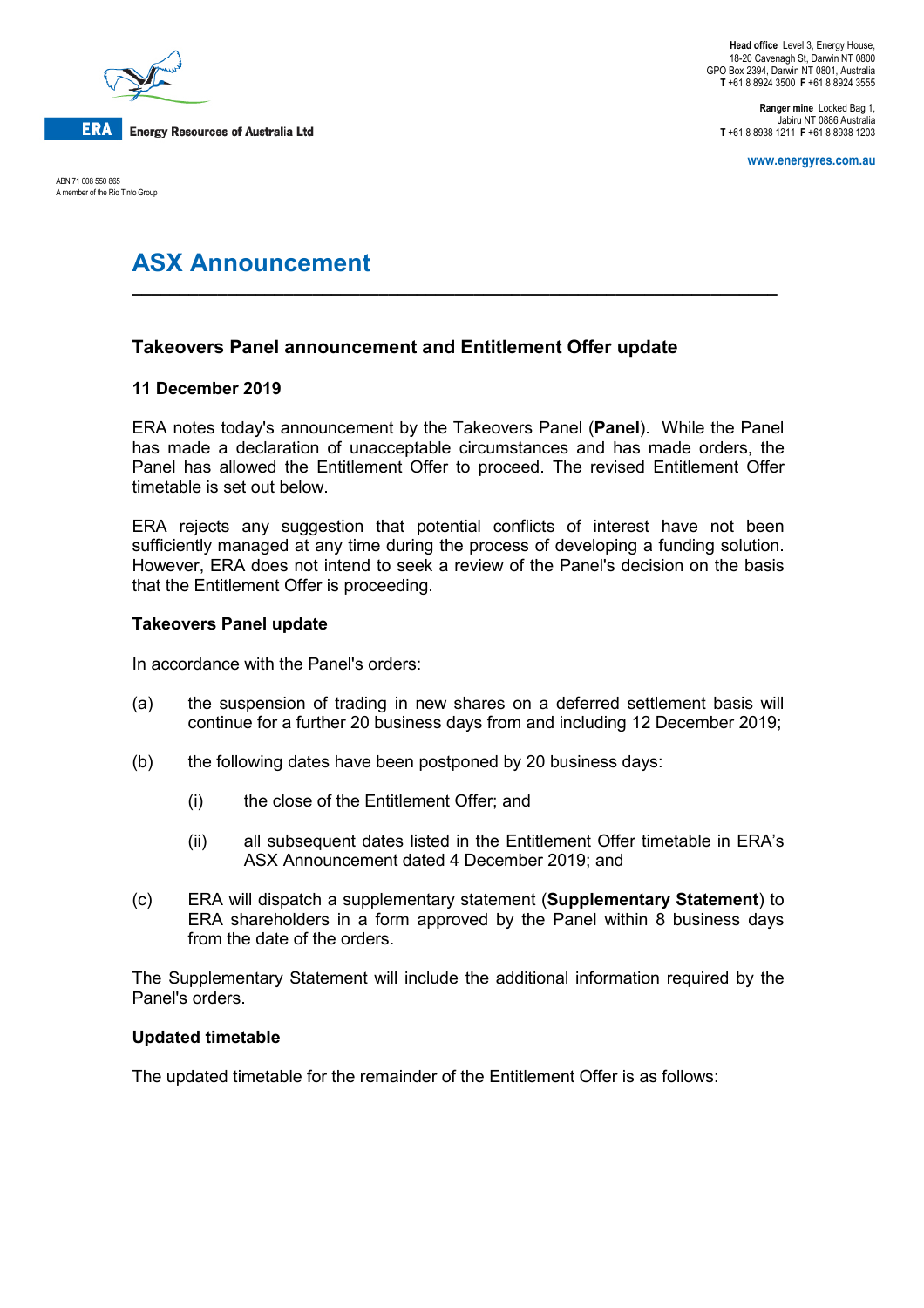

| <b>EVENT</b>                                                                                                                 | <b>DATE</b>                              |
|------------------------------------------------------------------------------------------------------------------------------|------------------------------------------|
| Dispatch Supplementary Statement (within eight<br>business days of orders)                                                   | Monday, 23 December 2019                 |
| Suspension of trading of New Shares under the<br>Entitlement Offer on deferred settlement basis lifted<br>and trading begins | Tuesday, 14 January 2020                 |
| Last day to extend the Entitlement Offer Closing Date                                                                        | Wednesday, 15 January 2020               |
| Entitlement Offer closes                                                                                                     | 5pm (AEDT) on Monday, 20<br>January 2020 |
| Determination of allocation under Shortfall Facility<br>and Shortfall Bookbuild                                              | Wednesday, 22 January 2020               |
| Notification of Shortfall to ASX                                                                                             | Thursday, 23 January 2020                |
| Issue of New Shares under the Entitlement Offer                                                                              | Tuesday, 28 January 2020                 |
| New Shares under the Entitlement Offer commence<br>trading on ASX on a normal settlement basis                               | Wednesday, 29 January 2020               |
| Despatch of holding statements for New Shares<br>under the Entitlement Offer                                                 | Wednesday, 29 January 2020               |

These dates are indicative only, and ERA reserves the right to vary the dates in the timetable, subject to the requirements of the ASX Listing Rules.